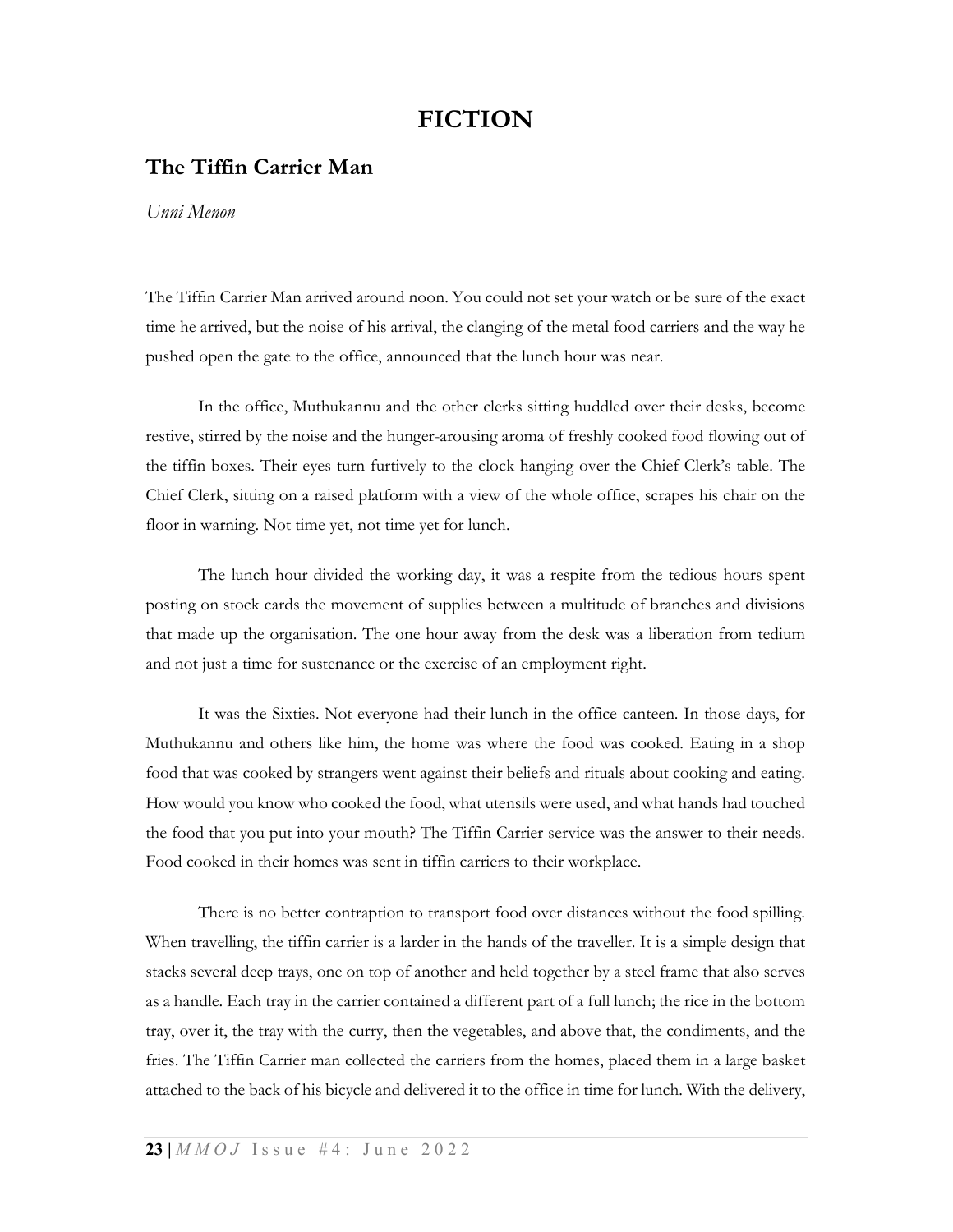as part of the service the purveyor of the lunch also supplied a rolled-up banana leaf with each tiffin carrier, which became the disposable plate on which the tiffin was eaten.

There was a time when office workers went home for their lunch, had their meal, and got back to work before the end of the lunch hour. There were office buses that ferried the workers to and from their workplace. For those choosing to stay in the office, but still only wanted homecooked food, there was no choice but to either bring their lunch with them when they came to work or had it delivered by the Tiffin Carrier Man.

Muthukannu and others like him were a diminishing group even in the Sixties. Workplaces and homes were getting further apart. The new phenomenon of the rush hour at noon made it impossible for a worker to go home and return to the office in the one hour given for lunch. Office buses disappeared. Traffic jams and an expanding city with receding suburbs, marooned people in their workplace during the lunch hour. Taboos about eating outside the home were slowly eroded and replaced by the growth of a lunchtime fetish of eating in public eateries.

At the time of the events narrated here, only three tiffin carriers were delivered to the office where Muthukannu worked. They were always delivered promptly before the lunch hour. Most of the other twenty or so people who worked there, ate at the office canteen where Gomul Naidu cooked breakfast and lunch and rustled up a variety of snacks for tea. There was a rumour once spread that Gomul Naidu was a night-soil carrier by night and the canteen was his second job. When someone asked him if this was true, Gomul Naidu threw a whole ladleful of cooked cabbage on the man's face. "Next time you ask me that question, I will throw on your face, not cabbage, but that which you say I carry in the night", Gomul Naidu warned. There was an inquiry into the altercation, but Gomul Naidu got off with just a warning. The rumour, however, remained as a caution to those who ate from shops.

Another incident that happened around that time continued to be whispered in the office for years after the end of the era of the Tiffin Carrier Man. As with all such incidents, there were several versions of what happened, but one fact that was common to all, was that on one afternoon, the Tiffin Carrier Man delivered not one but two tiffin carriers to Muthukannu.

Others sitting in the canteen having their lunch noticed the two carriers on the table where Muthukannu sat. Oblivious to the stares, Muthukannu simply served himself from both boxes and then invited one of the Office Boys to share the food with him. Every working day after that,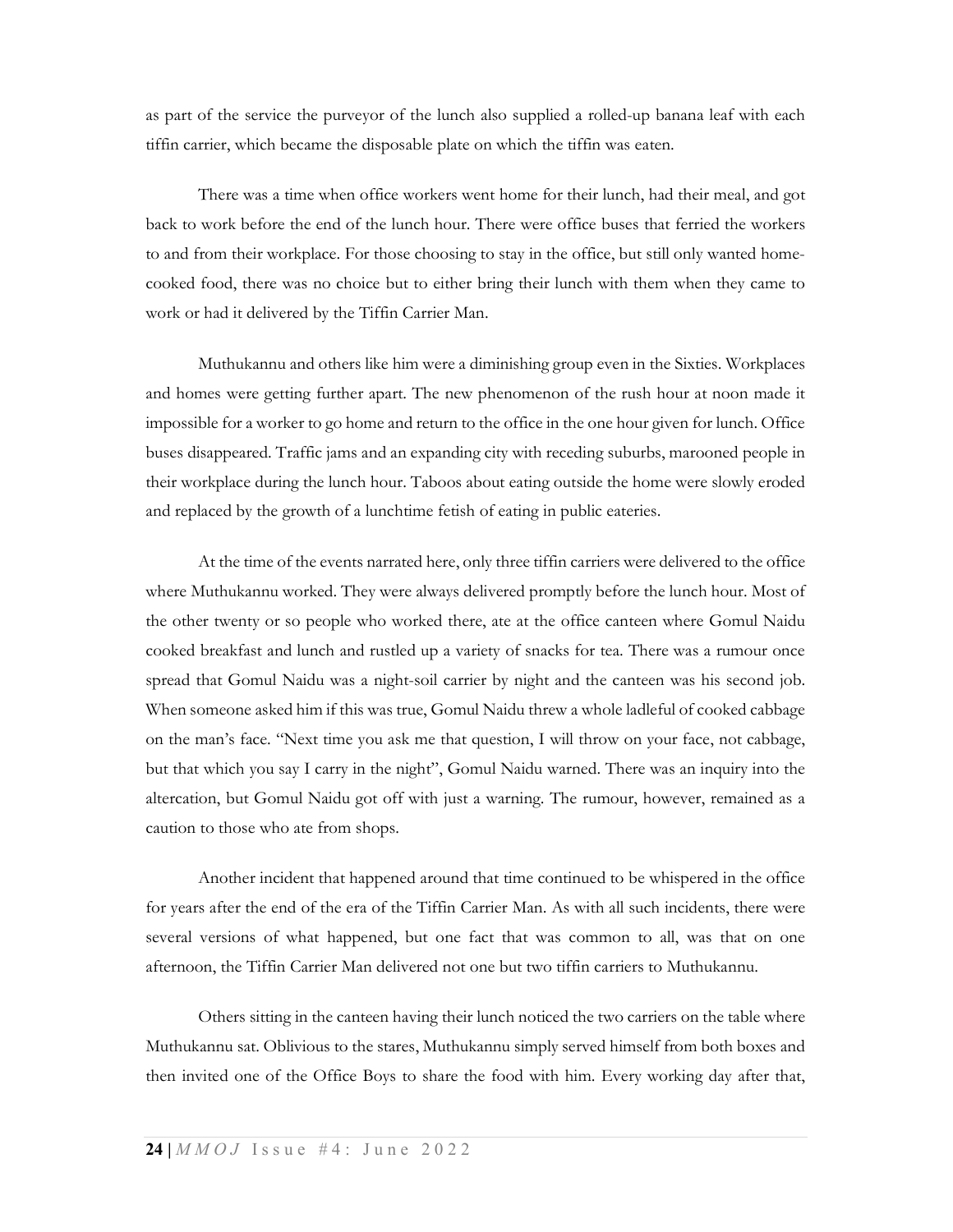Muthukannu received two tiffin carriers for lunch and it became his practice every day to share his food with one or both of the Office Boys who worked in his office.

There was of course much speculation among the other staff about why one man received two lunch boxes. Muthukannu did not bother to explain anything. The boxes arrived without fail every day, and every day Muthukannu shared their contents with the Office Boys. He offered no explanation to anyone, including the boys, about why he received two sets of lunch. The boys were smart enough to not let their curiosity get the better of a good home-cooked lunch.

Muthukannu was not a gregarious fellow. He had few friends and it was unlikely that he would confide with anyone on the matter. Pillay, one of the older clerks, who was in charge of the staff files, said that Muthukannu had told him that the second daily lunch was from his mother. Whether or not Pillay was to be believed, his explanation had a ring of possibility about it. Two years before the event, Muthukannu had married a girl of his mother's choice but the marriage had been a disappointment to the mother. The girl she had chosen for her son apparently had her own mind about marriage and life in general. When things got bad between the two women, Muthukannu's wife, against the conventions of the community, insisted on moving out of his mother's house and setting up home with her husband. In the absence of a more convincing explanation, people were content to assume that the second box was the mother's way of holding on to her son.

As the days passed, interest in the two tiffin carriers ebbed; no one noticed or was interested in the anomaly anymore. The office boys made it their habit to claim the second box, ate whatever there was in it, cleaned it and had it ready for collection at the end of the day.

Muthukannu continued to remain aloof from his colleagues. He had no interest in getting close to the others in the office. If he spoke to any of them at all, it was only about matters that concerned work. He was sociable enough to take pains to attend office functions, and to eat with the others whenever a festival was celebrated in the office. And when it was his birthday, he dutifully bought chicken pies for his colleagues from a posh western restaurant in town, a tradition that was observed by the others on their own birthdays. Such social exchanges were, however, only gestures without any deeper significance.

In all the years that he was employed in the office, only once did Muthukannu speak about matters that did not concern his work in the office. This happened at a forum organised by the employees' union on a proposed new law to make all marriages in the country monogamous. The